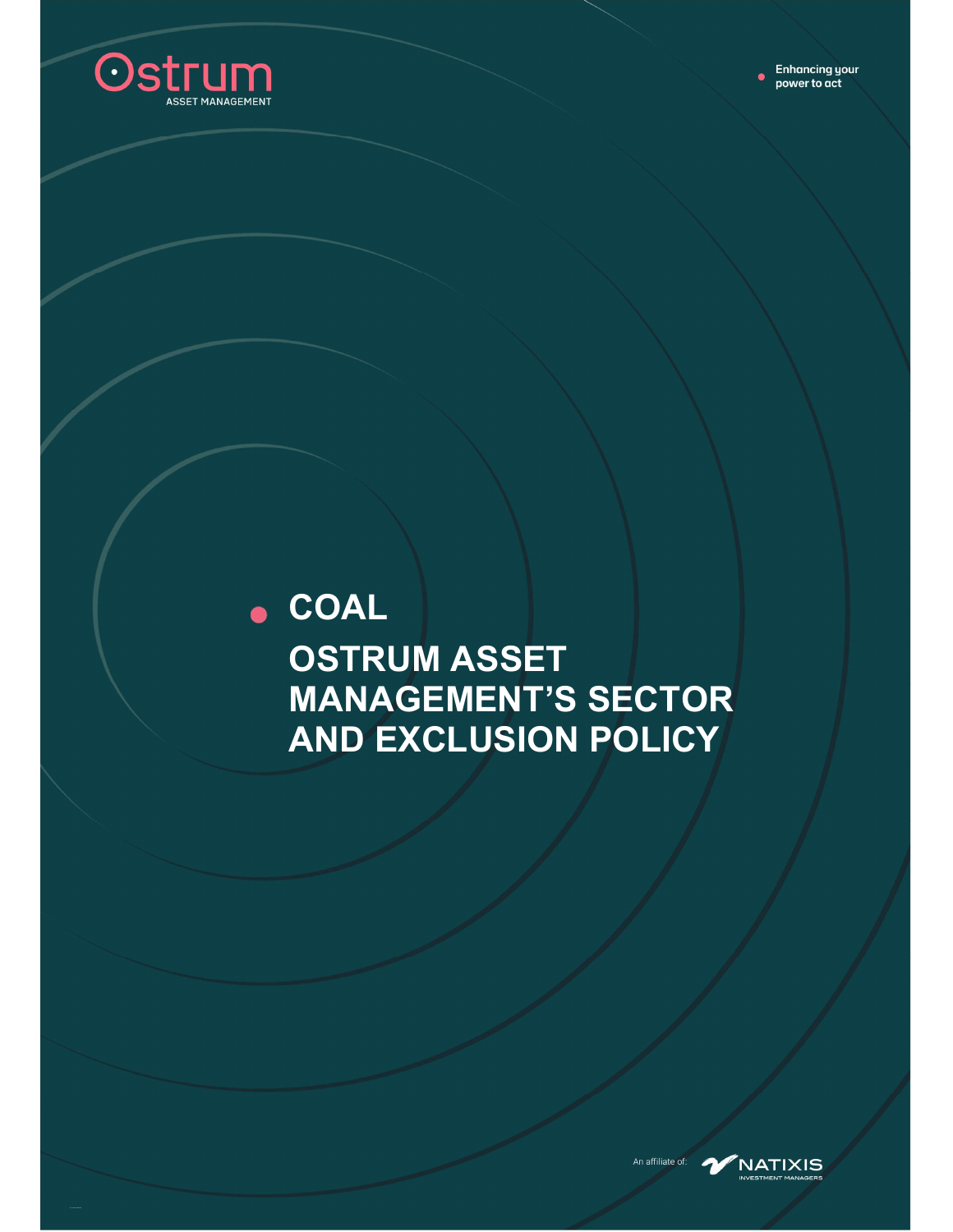### **CONTENTS**

| 1 <sub>1</sub> | <b>SCOPE FOR APPLICATION</b>                   | 3  |
|----------------|------------------------------------------------|----|
| 1.1.           | Introduction                                   | 4  |
| 1.2.           | Background and challenges                      | 5  |
| 1.3.           | Scope for application                          | 6  |
| 2.             | <b>DETAILED DESCRIPTION</b>                    | 7  |
| 2.1.           | Identifying issuers covered by the coal policy | 8  |
| 2.2.           | Issuers covered by the policy                  | 9  |
| 2.3.           | Policy application                             | 10 |
|                |                                                |    |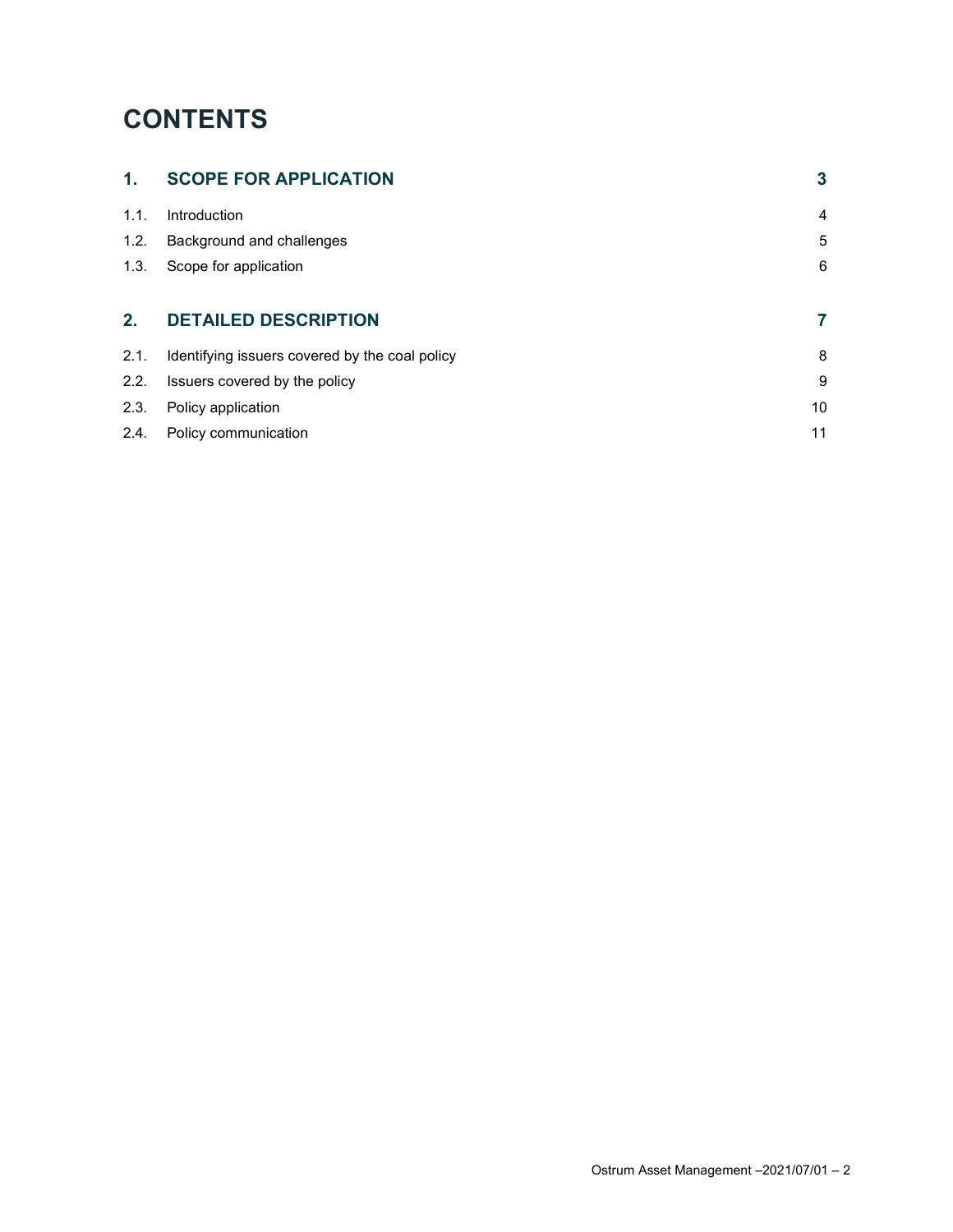# · 1. SCOPE FOR APPLICATION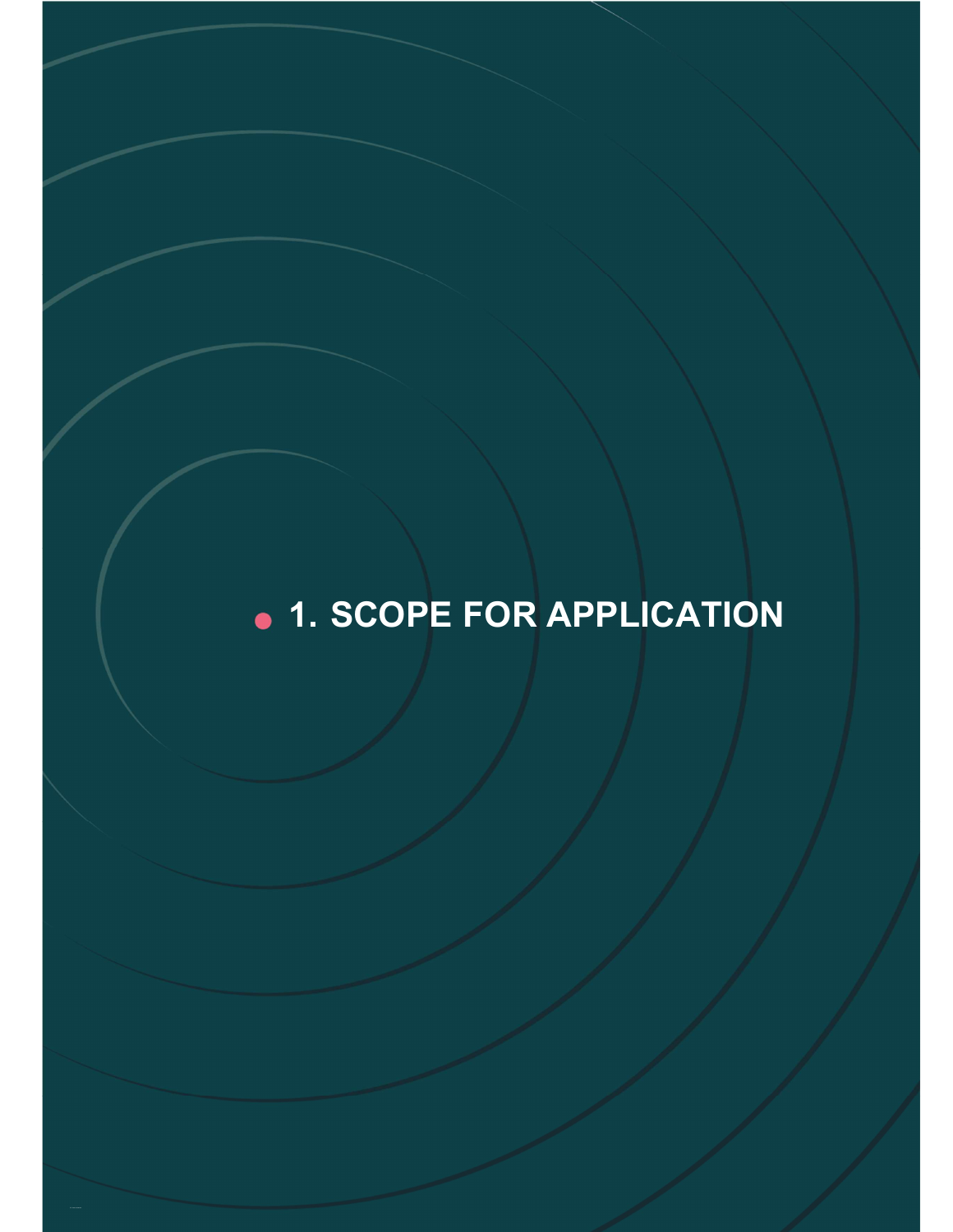## 1.1. INTRODUCTION

Sector and exclusion policies are at the very heart of Ostrum Asset Management's SRI1 and CSR<sup>2</sup> strategy.

As part of its Corporate Social Responsibility strategy, Ostrum Asset Management defines sector and exclusion policies with the aim of:

- meeting the goals and pledges outlined by Ostrum Asset Management to comply with its Responsible Asset Management strategy,
- complying with national and international regulation,
- fulfilling Natixis' commitments.

Sector and exclusion policies defined and implemented by Ostrum Asset Management aim to identify issuers excluded from Ostrum Asset Management's investment scope based on their operations, geographical locations, the way they work, their reputation, their breach of international standards, etc.

These policies therefore also help identify issuers that Ostrum Asset Management seeks to support in their transition, particularly for the Coal policy.

The list of issuers outlined in our sector and exclusion policies is updated at least once each year.

Find out more about Ostrum Asset Management's SRI and CSR initiatives at www.ostrum.com.

<sup>1</sup> Socially Responsible Investment

<sup>2</sup> Corporate Social Responsibility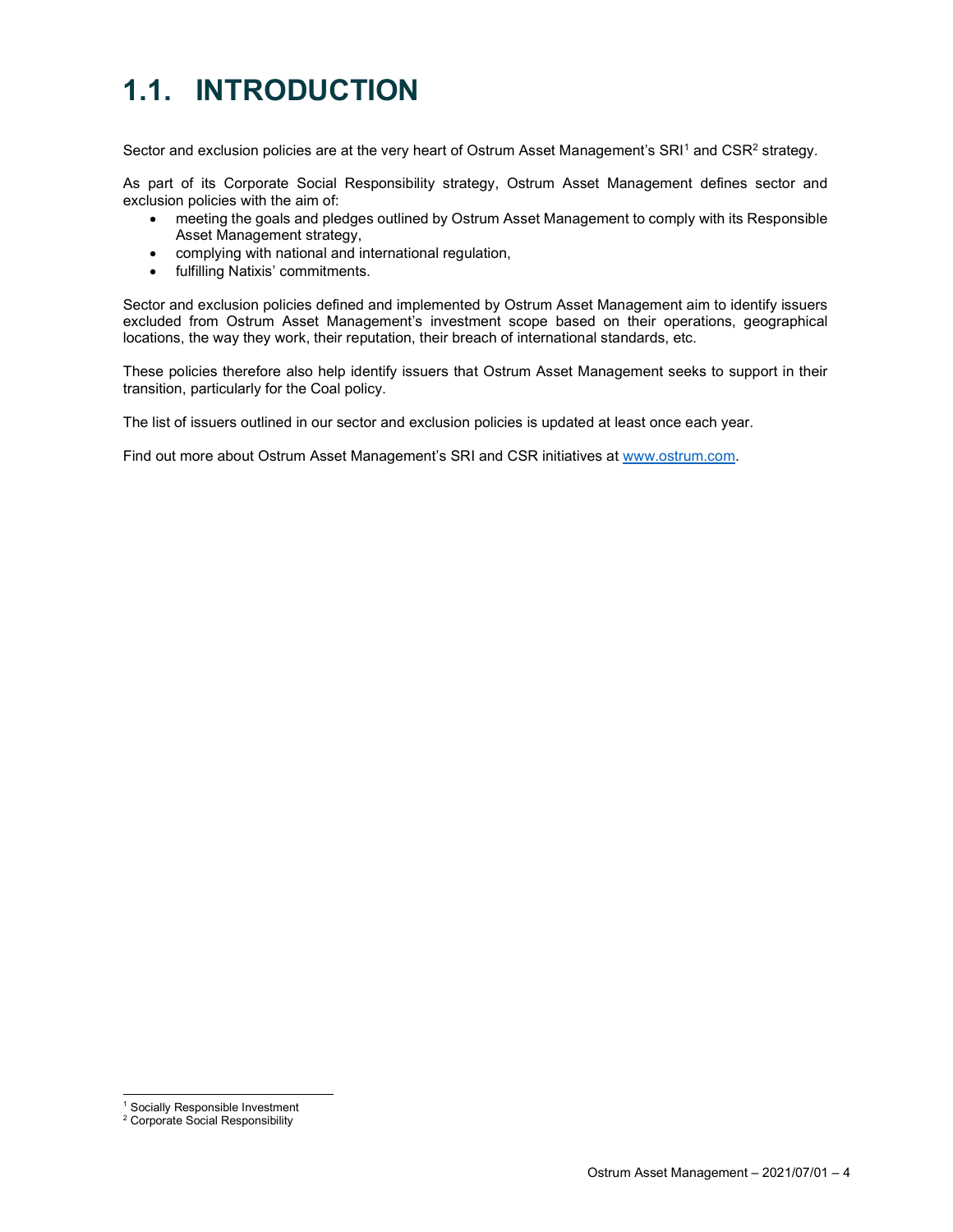### 1.2. BACKGROUND AND CHALLENGES

At the Paris financial center meeting on July 2, 2019 with the French Minister for the Economy and Finance Bruno Le Maire, the main professional bodies and associations representing the Paris financial center issued a joint statement announcing new collective commitments to combat climate change and contribute to achieving the goal of net zero carbon by the year 2050.

As all financial stakeholders take strong commitments to this issue, a market-wide consensus has emerged that exiting the thermal coal industry is the primary priority in the energy transition.

Coal has a large presence in the world energy mix and is the most carbon-intensive fuel. Although coal-fired power plants account for just 41% of world energy production, they are responsible for more than 70% of the energy sector's greenhouse gas emissions $3$ .

In 2018, coal use for energy exceeded 10 Gt CO $_{2}$ 4. For the same volume of energy produced, coal use emits twice the greenhouse gas than the use of natural gas<sup>5</sup>.

Restricting global warming therefore requires a gradual shift in the energy mix, away from fossil fuels and towards less carbon-intensive energy generation sources. Despite technological progress already made, a reduction in the proportion of thermal coal in the mix is now seen as a vital prerequisite for this transformation.

The abundant supply of inexpensive coal resources is holding back this shift, which public policy on climate change endeavors to drive, in particular through the framework for climate action agreed at COP21, when national greenhouse gas reduction pledges were made by 196 countries.

The growing awareness of climate change issues amongst most energy sector players has led to a shift in investment towards renewable energies, the decommissioning of the least efficient thermal power plants and the gradual shift in producers' fuel mix.

Ostrum Asset Management is highly aware of climate challenges and the active role that financial institutions must play in energy transition, and marks a fresh stage in its contribution to tackling climate challenges. Both our investment choices and our commitments support our efforts to reduce the share of this type of fossil fuel in the world energy mix and again highlight our responsible investment approach. We also support our clients as they apply their own climate policies both by rolling out tailored measures and offering investment strategies to help them establish their own pledges.

Ostrum Asset Management rolled out an initial coal exclusion policy in 2018 before adding to its pledges in 2019, and now takes fresh measures to bolster this strategy.

We extend our coal sector exit strategy and pledge to fully phase out coal exposure by 2030 for OECD countries and by 2040 for non-OECD countries.

<sup>&</sup>lt;sup>3</sup> Source: 5th Assessment Report (AR5) from the Intergovernmental Panel on Climate Change (IPCC)

<sup>4</sup> Source: https://www.iea.org/reports/global-energy-co2-status-report-2019/emissions

<sup>&</sup>lt;sup>5</sup> Source: https://www.eia.gov/tools/faqs/faq.php?id=73&t=11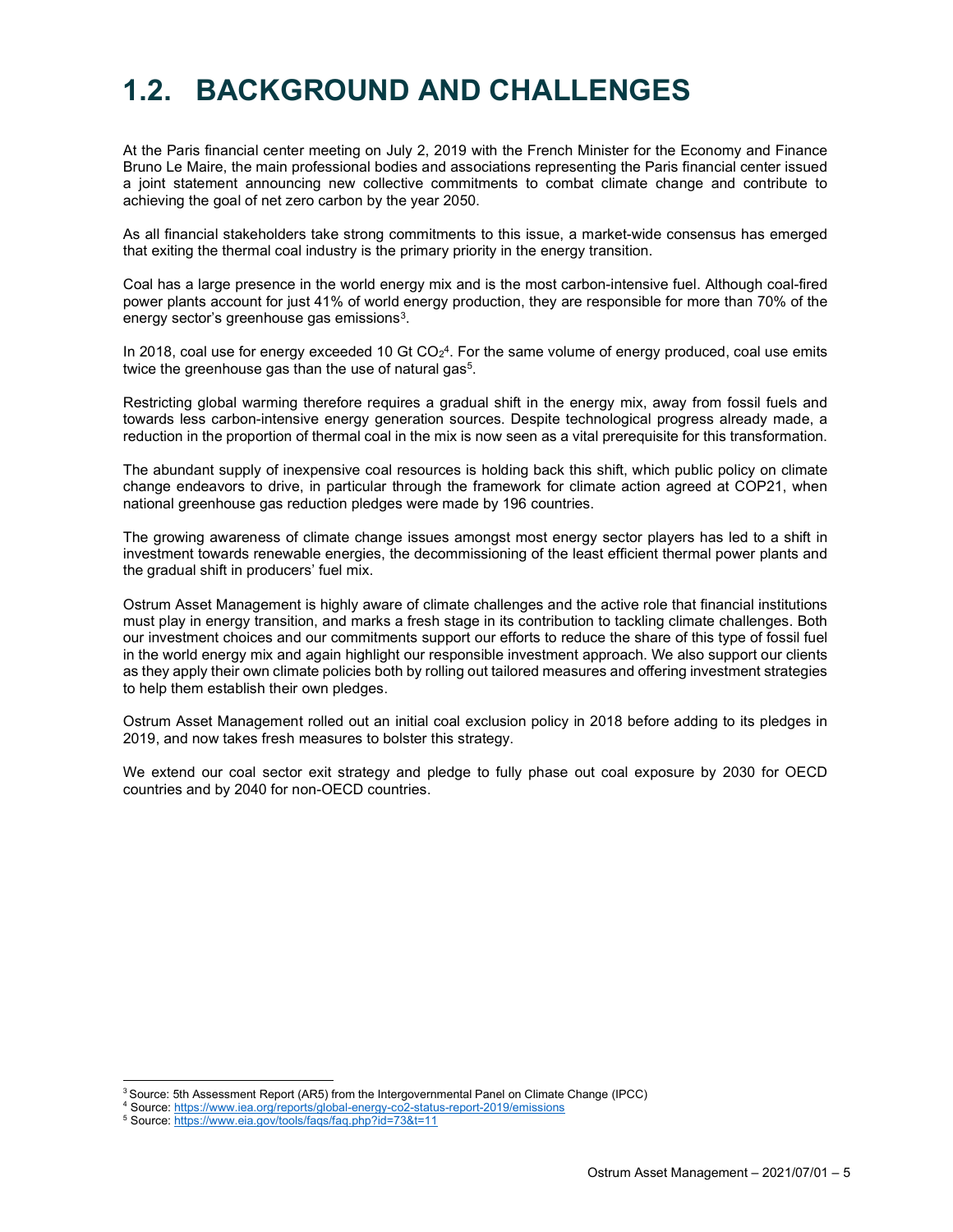## 1.3. SCOPE FOR APPLICATION

Investment bans on issuers related to the Coal sector exclusion policy apply to all funds where Ostrum Asset Management is the investment manager, main or delegated manager. This policy is designed to apply to all open-end funds for which Ostrum Asset Management is delegated financial investment manager.

For dedicated funds and mandates, Ostrum Asset Management will apply this new policy (unless clients request otherwise) to take it on board in future portfolio management. Where necessary in the case of delegated management, it will inform the delegated manager.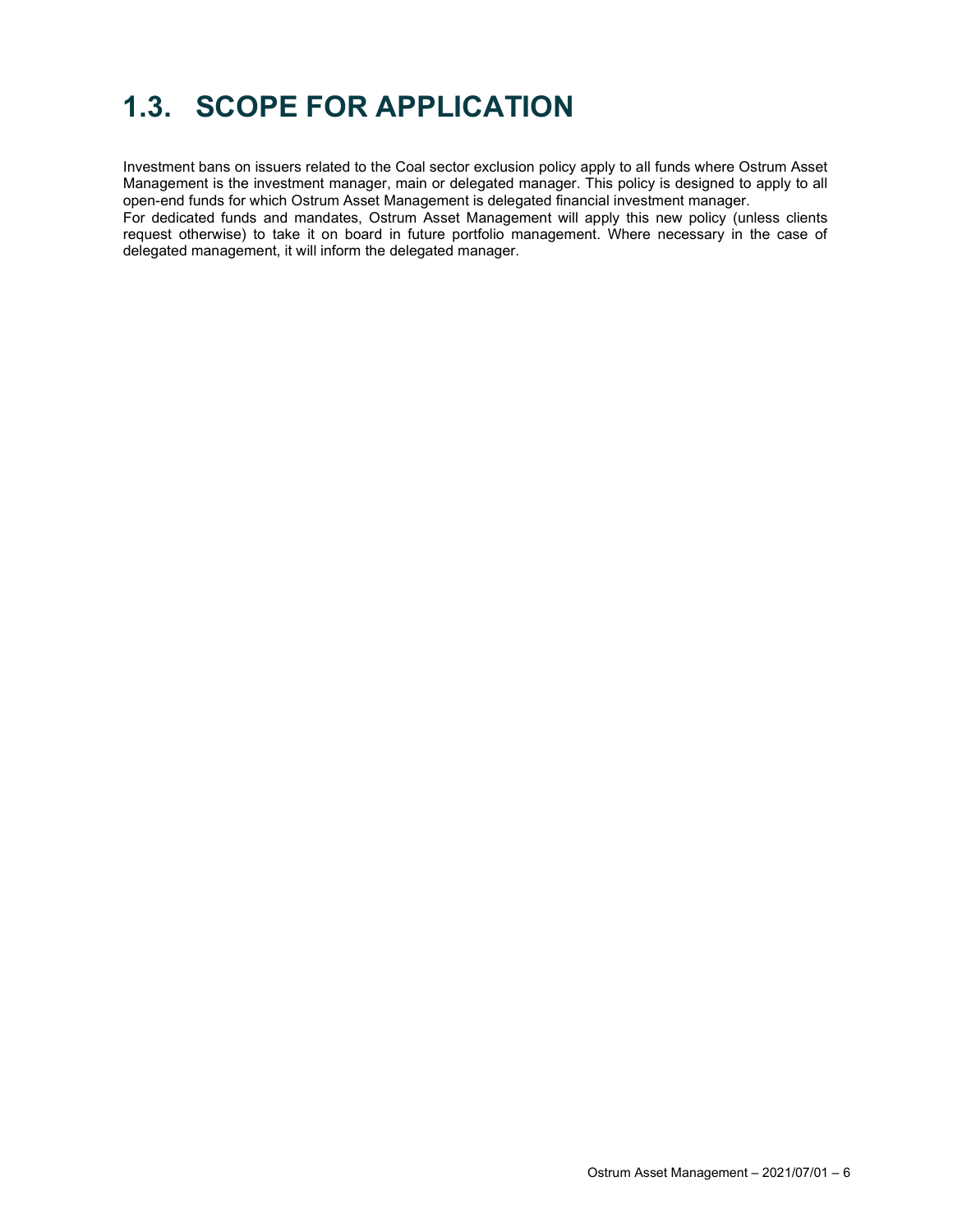# ● 2. DETAILED DESCRIPTION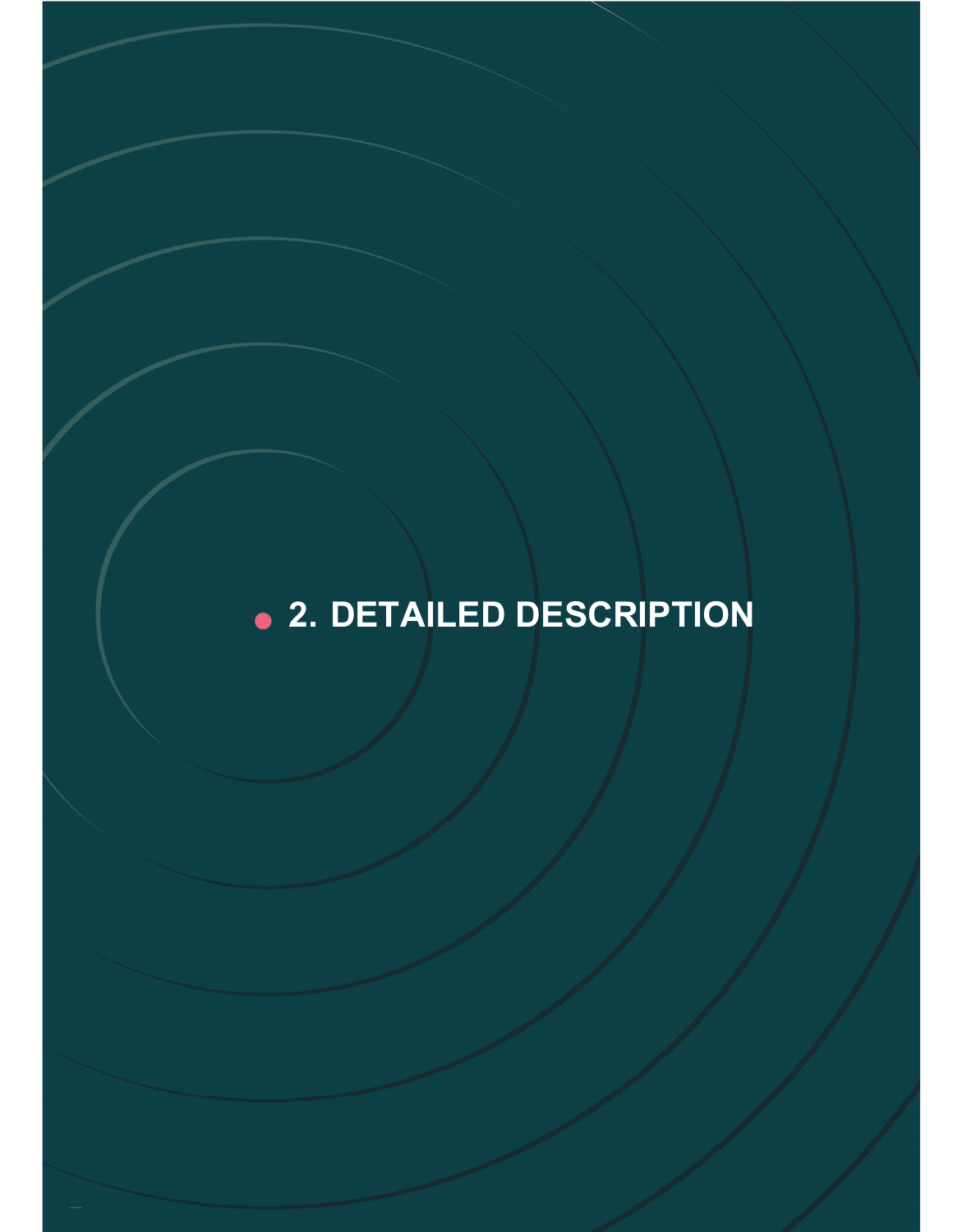### 2.1. IDENTIFYING ISSUERS COVERED BY THE COAL POLICY

Ostrum Asset Management relies on the expertise of its teams of analysts, portfolio managers and ESG strategy officers, who are responsible for monitoring and updating the list of issuers covered by our sector and exclusion policies. These teams draw on their extensive insight into the companies and sectors as well as external information i.e. corporate communication, interviews, external providers, etc.

We have decided to draw on the GCEL (Global Coal Exit List $6$ ) an initiative by German NGO Urgewald, following the realization of investors' difficulty in tracking their coal investments. The GCEL provides datasets on 2,300 companies' coal-related revenues streams, the proportion of coal production, installed coal capacity and annual coal production. Urgewald's GCEL is a powerful information system and played a significant role in financial institutions' efforts to develop new coal policies.

<sup>&</sup>lt;sup>6</sup> The GCEL is available online at https://coalexit.org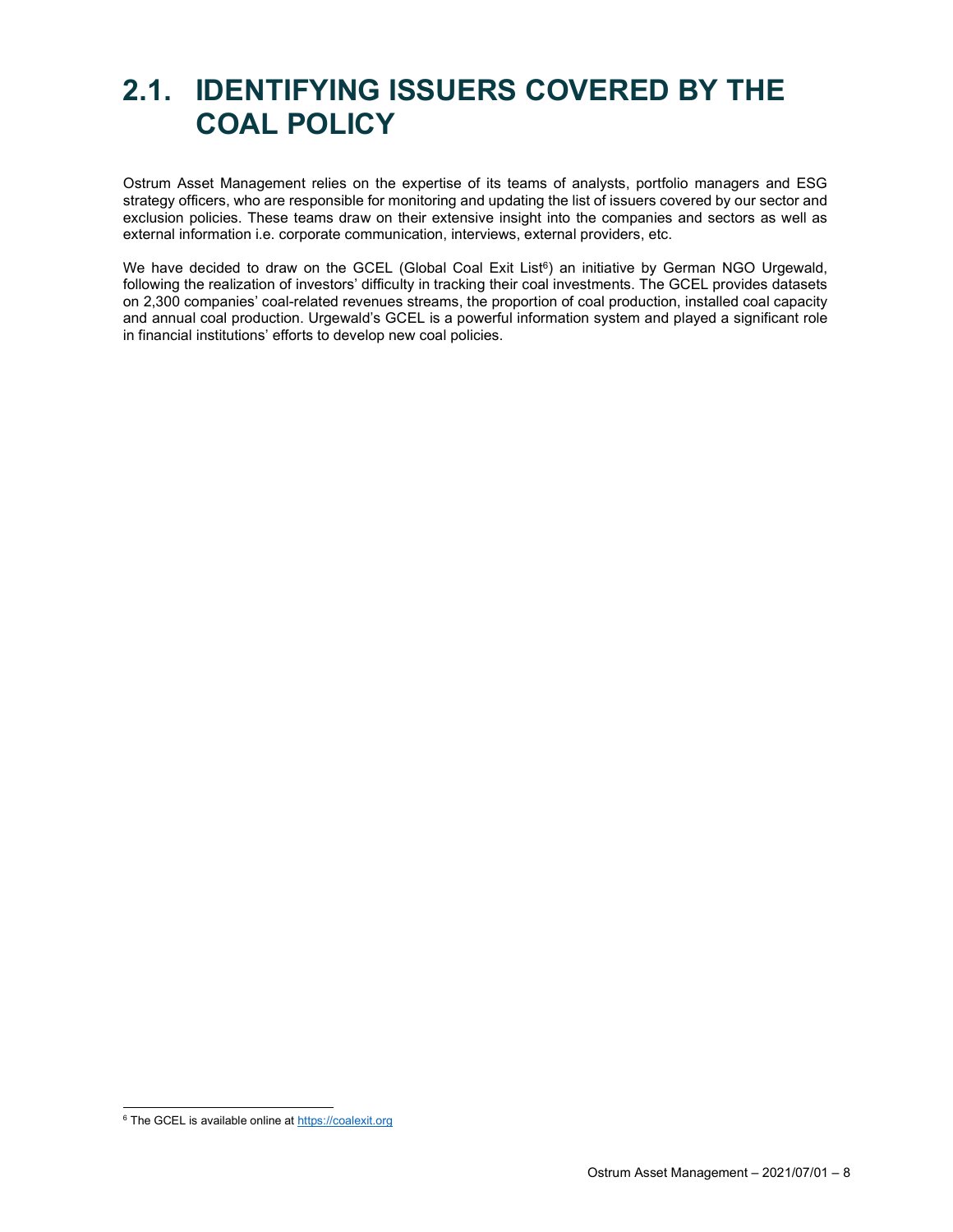### 2.2. ISSUERS COVERED BY THE POLICY

As of January 1, 2021, Ostrum Asset Management no longer invests in companies that develop new coal projects (including infrastructure developers). This policy applies with a six-month timescale for divesting holdings in companies concerned under normal market conditions.

Ostrum Asset Management also excludes from its investment scope companies whose business depends primarily on producing, transporting and selling coal derived using aggressive mountain top removal methods (MTR), used in the Appalachian Mountains, in the east of the United States.

From July 1, 2021, we have lowered the thresholds in our coal policy. Coal issuers that are not ruled out on the basis of previous criteria are excluded if they exceed the following thresholds:

- 20% of energy generation revenue streams derived from coal or from coal production,
- 10 million tons of thermal coal production on an annual basis,
- 5 GW in installed capacity,
- a coal share of power generation of 20%.

These thresholds equate to limits set out by the 2020 Global Coal Exit List (GCEL)<sup>7</sup> . Similarly, divestment from companies concerned will be conducted within six months under normal market conditions.

Additionally, as of 2022, Ostrum Asset Management will no longer invest in companies that have not set out a coal phase-out strategy in line with the Paris Agreement in 2021.

Investments based on this criterion will cease as of January 1, 2022, with a six-month timeframe to run down existing positions under normal market conditions. Ostrum Asset Management will engage and dialogue extensively with companies as it applies this measure.

We have set out key indicators to analyze issuers' trajectories and thereby ensure the credibility of exit plans, their funding and implementation:

- Include exit strategy milestones for the short, medium and long term,
- Update the company's progress on their exit strategy each year to inform investors,
- Use precise science-based targets (we recommend the use of SBTI<sup>8</sup>),
- Provide details on investment made by the company and the required transition costs to roll out the exit plan.

Ostrum Asset Management will evaluate this policy on a regular basis and strengthen its exclusion thresholds accordingly.

This policy follows on from the Paris financial market's commitment to exiting the coal industry, and ties in with pledges by both of Ostrum Asset Management's shareholder groups, Natixis and La Banque Postale.

<sup>7</sup> German NGO Urgewald has drafted a list of companies (parent companies and subsidiaries) involved in the coal value chain.

https://coalexit.org<br><sup>8</sup> The Science-Based Targets initiative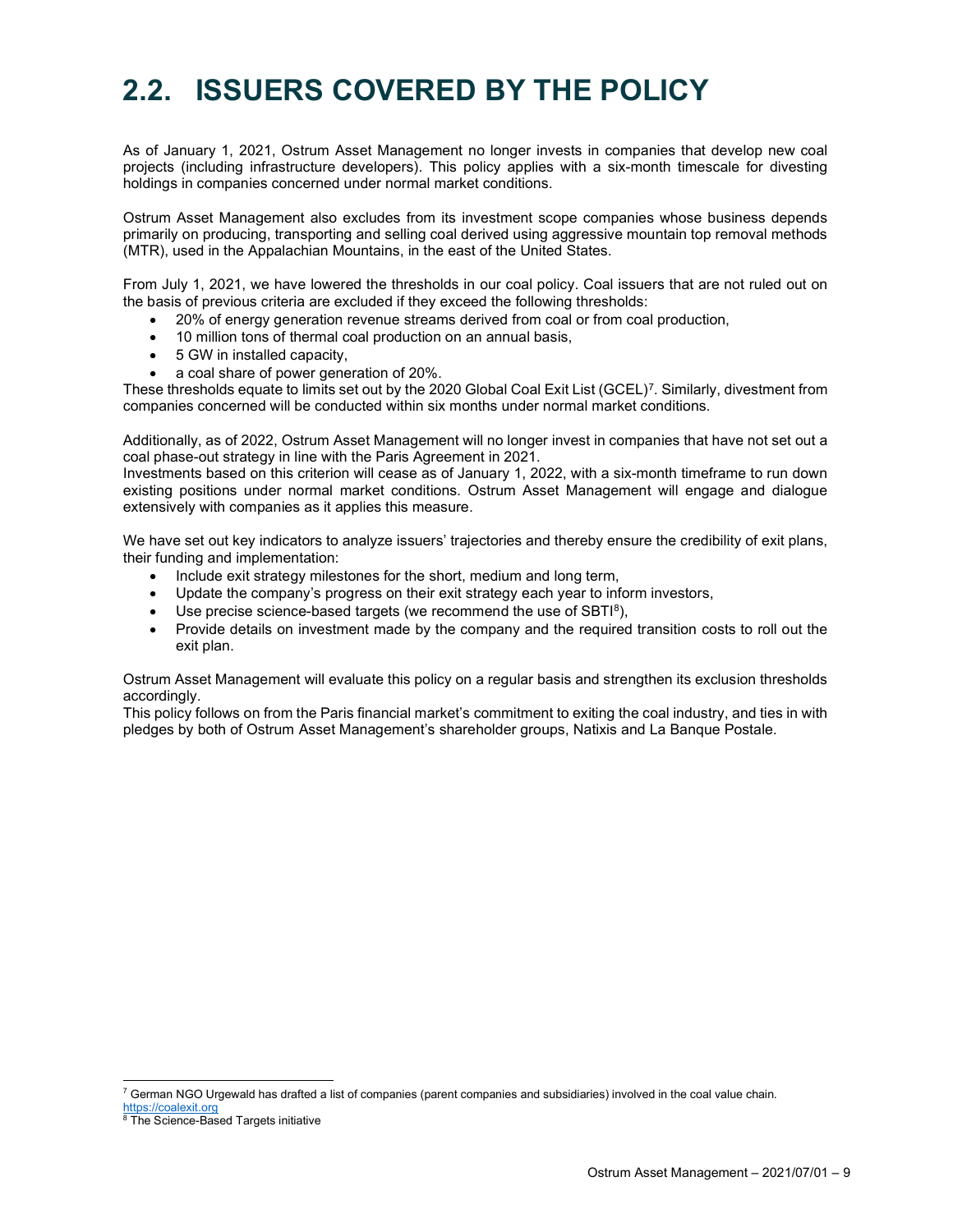### 2.3. POLICY APPLICATION

Ostrum Asset Management has developed an inhouse procedure to manage its coal exclusion policy and exceptions to the policy. The list of issuers excluded is subject to pre-trade alerts that halt the transaction for the scope in question.

The inhouse procedure provides for possible and duly warranted exceptions. With this in mind, we have set up the Coal Exception Committee.

The Coal Exception Committee is chaired by the Chief Investment Officer and includes Portfolio Management, the Risk department and the Compliance department.

A member of the portfolio management team can submit a request for exception (to the coal exclusion) to the Coal Exception Committee. This request includes a prior extensive analysis of the issuer. The request for exception will only be approved by the Exception Committee if analysis shows clear commitment to a credible exit scenario by following the key indicators set out in Part 2.2 of this Policy, and where necessary outlining other factors showing the company's clear grasp of challenges involved e.g. taking on board specific geographical features, plan based on the closure or transformation of assets rather than their disposal, taking on board social impacts of site closures, etc.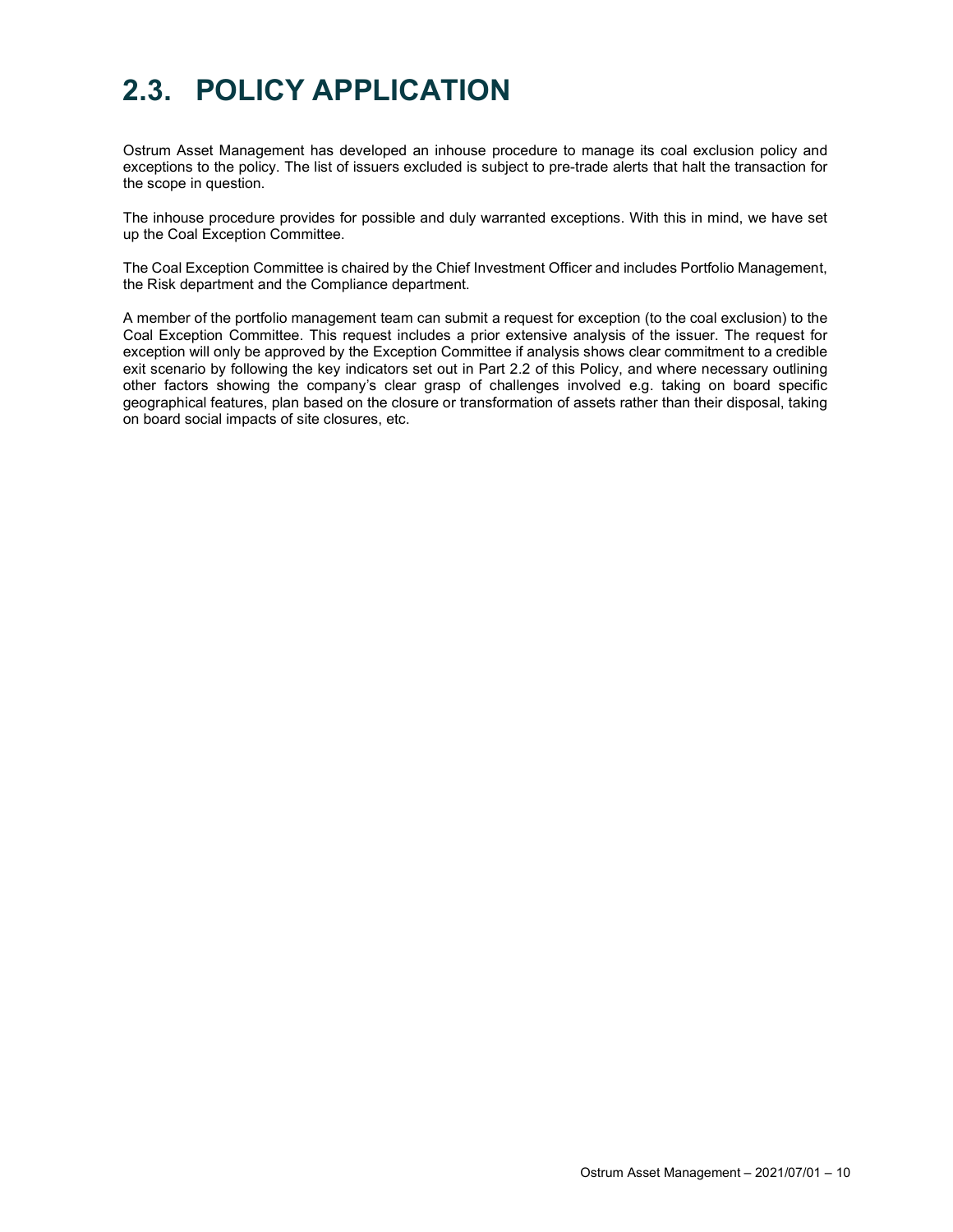## 2.4. POLICY COMMUNICATION

All parties involved are informed of the contents of the policy via various media:

- General information on sector and exclusion policies is published on the Ostrum Asset Management website.
- Ostrum Asset Management's exclusion policies are broadly distributed by client services to clients of dedicated funds and mandates to confirm their application to these portfolios.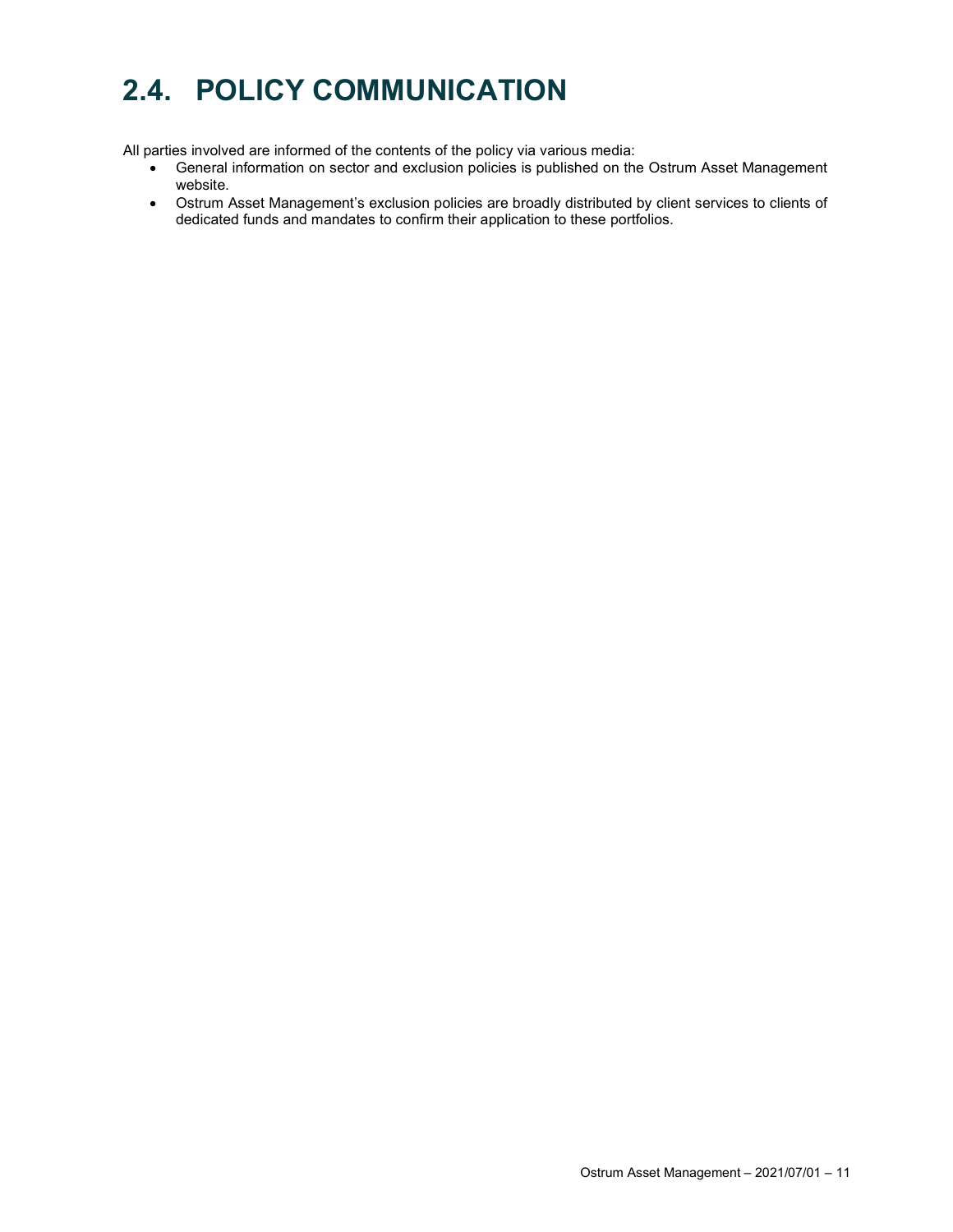#### ADDITIONAL NOTES

Asset management company regulated by AMF under n° GP-18000014 – Limited company with a share capital of 48 518 602 €. Trade register n°525 192 753 Paris – VAT: FR 93 525 192 753 – Registered Office: 43, avenue Pierre Mendès-France, 75013 Paris – www.ostrum.com

This document is intended for professional clients in accordance with MIFID. It may not be used for any purpose other than that for which it was conceived and may not be copied, distributed or communicated to third parties, in part or in whole, without the prior written authorization of Ostrum Asset Management.

None of the information contained in this document should be interpreted as having any contractual value. This document is produced purely for the purposes of providing indicative information. This document consists of a presentation created and prepared by Ostrum Asset Management based on sources it considers to be reliable. Ostrum Asset Management reserves the right to modify the information presented in this document at any time without notice, and in particular anything relating to the description of the investment process, which under no circumstances constitutes a commitment from Ostrum Asset Management. Ostrum Asset Management will not be held responsible for any decision taken or not taken on the basis of the information contained in this document, nor in the use that a third party might make of the information.

Figures mentioned refer to previous years. Past performance does not guarantee future results. Any reference to a ranking, a rating or an award provides no guarantee for future performance and is not constant over time. Reference to a ranking and/or an award does not indicate the future performance of the UCITS/AIF or the fund manager.

Under Ostrum Asset Management's social responsibility policy, and in accordance with the treaties signed by the French government, the funds directly managed by Ostrum Asset Management do not invest in any company that manufactures, sells or stocks anti-personnel mines and cluster bombs.